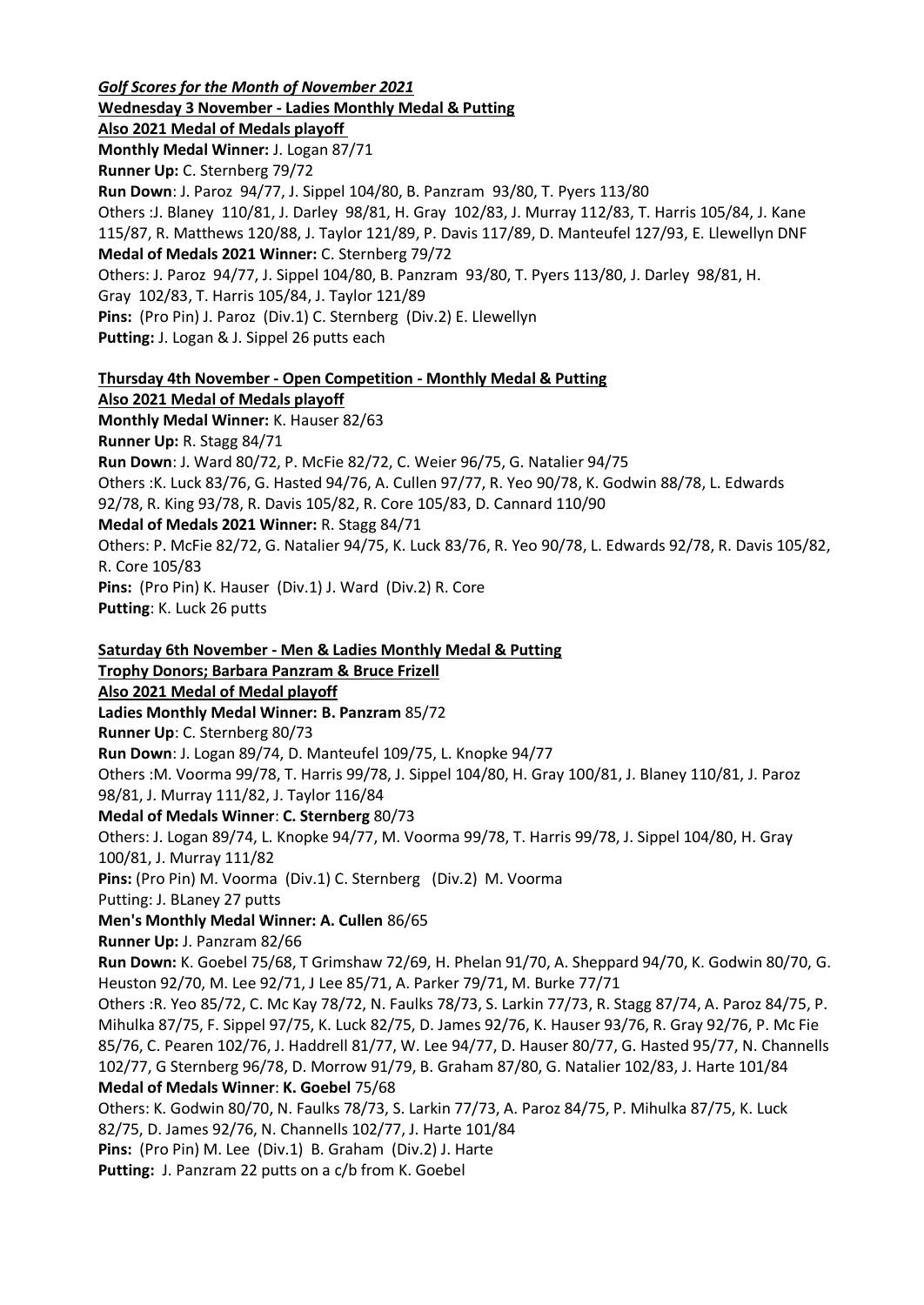#### **Wednesday 10th November - Ladies Competition - American Foursomes**

**Trophy Donors: Helen Gray & Sandy Littlejohns Winners:** J. Logan & J. Darley 92/80.375 **Runner Ups**: P. Davis & T. Pyers 107/84.125 **Run Down:** H. Gray & B. Panzram 96/84.375, Others: T. Harris & E. Llewellyn 103/85.75, J. Sippel & J. Kane 105/85.875, J. Paroz & M.McKinlay 107/89.75, F. Lee & D. Manteufel 109/89.875, J. Blaney & J. Taylor 115/92.5, J. Murray & R. Matthews 120/97.875 **Pins:** (Pro Pin) T. Harris (Div.1) J. Logan & J. Darley (Div.2) J. Murray & R. Matthews

# **Thursday 11th November - Open Competition - Single Stableford**

**Winner**: P. McFie 36 **Runner Up**: J. Yeo 36 **Run Down:** R. Yeo 33, N. Emmerson 32, K. Hauser 32, K. Luck 32 Others : L. Edwards 30, K. Niemeyer 29, R. Davis 27, G. Natalier 27, R. Core 24, B. Irwin 22, G. Rogers 22, D. Cannard 22, A. Niemeyer 20 **Pins:** (Pro Pin) R. Yeo (Div.1) ----- (Div.2) J. Yeo **Friday 12th November - Ladies Open Day Sponsored by: Thailand Golf Tours Overall Winner**: S. Kopelke (Lowood) 30 on c/b **Division 1 Winner**: J. Kuhle (Gatton Jubilee) 30 on c/b **Div. 1 Runner Up**: C. Van Daalen (Beaudesert) 30, **Division 2 Winner:** J. Sparkes (Stanthorpe) 30 **Div. 2 Runner Up:** P. Brown (Rosewood) 27 **Rundown:** J. Bryant (Ipswich) 30, F. Lee (Laidley) 29, H. Rooney(Nudgee) 29, I. Greer (Carbrook) 28, J. Logan (Laidley) 28, P. Faulks (Laidley) 27, R. Van Ansem Brooker (Gatton Jubilee) 27, M. Young (Warwick) 27, B. Hall (Wynnum) 27, R. Englund (Sandy Gallop) 26, R. Rooney (Nudgee) 25, J. McSweeney (Toowoomba) 25, K. Sippel (Gatton Jubilee) 24, W. Trenberth (Wynnum) 24, Others: M. Maynard (Boonah) 23, P. Davis (Laidley) 23, J. Meier (Carbrook) 23, E. Meagher (Boonah) 22, J. Sippel (Laidley) 22, L. Barwick (Wynnum) 22, L. Knopke (Laidley) 21, B. Hamilton (Boonah) 21, R. Flashman (Sandy Gallop) 21, M. Kuhnemann (Boonah) 20, M. O'Brien (Carbrook) 20, D. Manteufel (Laidley) 20, M. Stell (Toowoomba) 20, L. Sheraton (Lowood) 20, J. Magee (Carbrook) 20, M. McNamara (Wynnum) 19, L. Baker (Ipswich) 19, B. Goodman (Mt Warren Park) 17, E. Llewellyn (Laidley) 15, J. Paroz (Laidley) 15, M. Gibson (Rosewood) 11, T. Pyers (Laidley) 11, J. Murray (Laidley) 10 **Pins:** (Div.1) S. Kopelke (Div.2) P. Davis

**Accuracy Drive:** (Div.1) C. Van Daalen (Div.2) J. Magee

## **Saturday 13th November - Men & Ladies Single Stroke**

**Also the Final of the McSweeney Cup Ladies Winner:** J. Logan 94/78 **Runner Up**: B. Panzram 95/82 **Run Down**: J. Sippel 109/84 Others :J. Paroz 104/87, H. Gray 108/89, J. Edwards 120/90, J. Taylor 127/95 **Pins**: (Pro Pin) ------ (All In) J. Logan **Men's Winner**: M. Burke 76/70 **Runner Up**: A. Paroz 81/72 **Run Down:** K. Godwin 81/72, A. Parker 80/72, D. Morrow 86/74, G. Heuston 97/76, D. James 92/76, N. Faulks 81/76, K. Goebel 83/77, C. Bichel 80/78, R. Yeo 91/78 Others :D. Cannard 98/78, G. Hasted 96/78, H. Phelan 98/79, L. Edwards 94/79, G Zischke 85/79, C. Mc Kay 85/79, L Zischke 87/79, T. Stapleford 97/79, J. Yeo 105/80, F. Sippel 102/80, P. Mihulka 92/80, J. Panzram 96/81, K. Faulks 100/81, K. Luck 89/82, P. Mc Fie 91/82, Luke Carson 101/82, G. Rodgers 102/85, N. Channells 111/86, R. Gray DNF, R. Stagg DNF **Pins:** (Pro Pin) A. Parker (Div.1) M. Burke (Div.2) R. Yeo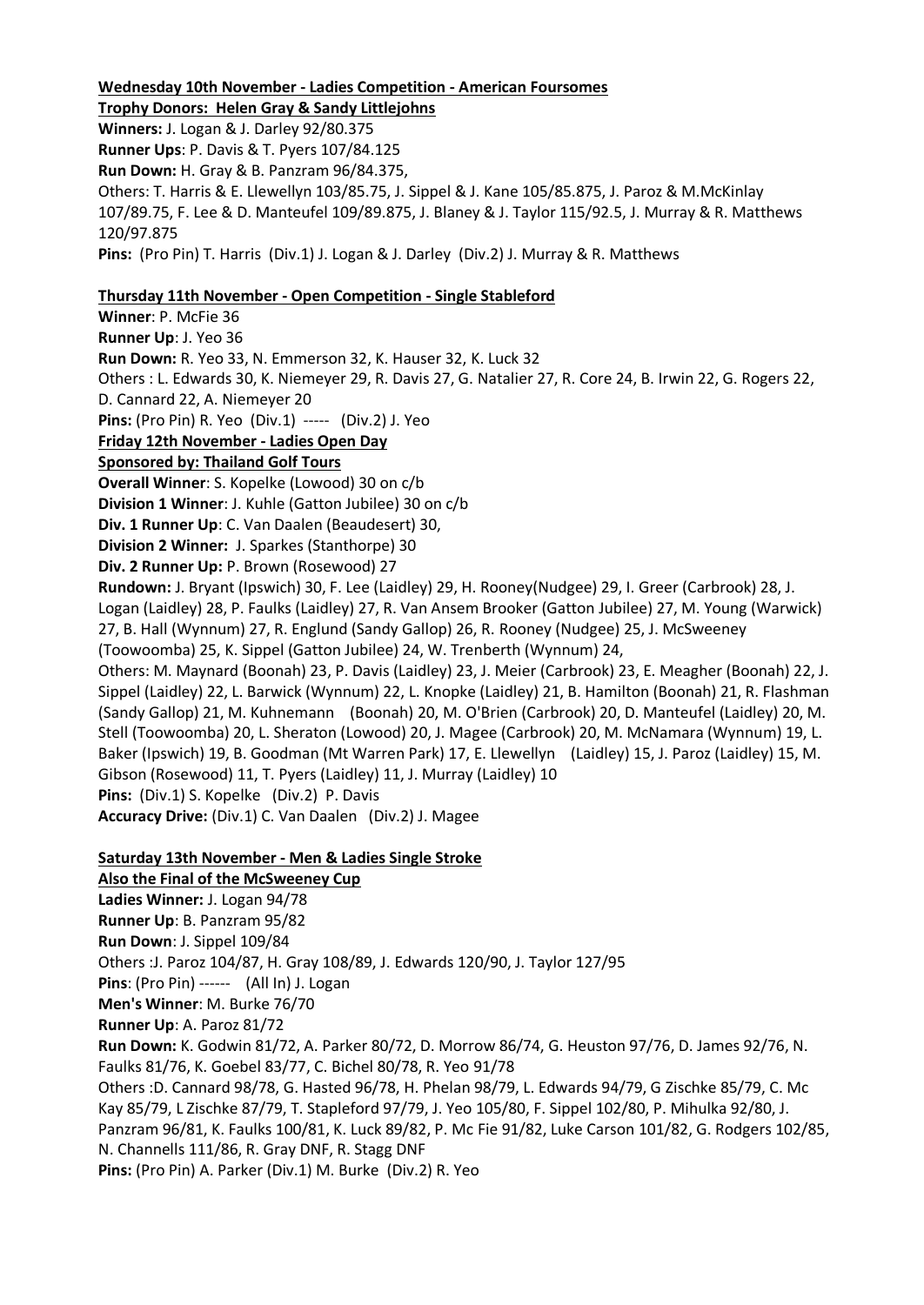# *WINNERS OF THE McSWEENEY CUP FOR 2021*

**Men's Winner: Andrew Paroz** 72/67 Others: N. Faulks 76/70, K. Goebel 77/75, C. Bichel 78/77, R. Yeo 78/7, J. Panzram 81/78, K. Luck 82/78, L. Edwards 79/79, F. Sippel 80/79, P. Mc Fie 82/81, G. Rodgers 85/85

**Ladies Winner: Judy Logan** 78/74 Others: B. Panzram 82/80, J. Sippel 84/82, J. Paroz 87/85, H. Gray 89/86

**Members Draw:** Enid Llewellyn (not present) Jackpot remains at \$350 for next week

#### **Sunday 14th November - Corporate Day sponsored by: Acutt & Son Plumbing & Drainage**

**Winners**: Daniel Hauser/Lionel Edwards/Jody Edwards & Maddy Edwards 46/39.75 **2nd Place**: J. Ward/JL Ward/A. Ward & E. McNamara 47/41.08 on c/b **3rd Place**: Ken Luck/John Luck/Harry Luck & Roger Gray 46/41.08 Others: Martin Acutt/MeganAcutt/Robin Stagg & D Biddle 48/41.92; Ethan Acutt/Top Deck/Hamo & Tim 48/42.00; R Yeo/G McGarrigal/J Yeo & Julie Yeo 50/43.08; Andrew Parker/ Sam Parker/Abby Parker & Elle Parker 50/43.33; Doug Heathcote/G Woodrow/S Keidge & Debbie Grant 49/43.58; J Biddle/T Biddle/J McAlpine & J Wells 52/46.00; Ray Davis/Petal Davis/Phil Mihulka & Eli Mihulka 53/46.25; B Lerch/T. Lerch/A. Crosby & J. Crosby 53/47.00 **Pins**: #1 Doug Heathcote/G Woodrow/S Keidge & Debbie Grant #2 Ken Luck/John Luck/Harry Luck & Roger Gray #5 Daniel Hauser/Lionel Edwards/Jody Edwards & Maddy Edwards

#7 R Yeo/G McGarrigal/J Yeo & Julie Yeo

**Most Use of the Course**: B Lerch/T. Lerch/A. Crosby & J. Crosby

## **Wednesday 17th November - Ladies Competition - Versus Par**

**Trophy Donor: Sue Herring Winner**: J. Murray -2 **Runner Up**: J. Blaney -2 on c/b **Rundown**: T. Pyers -3, J. Logan -3, J. Taylor -3, Others: J. Sippel -4, J. Kane -5, H. Gray -5, F. Lee -5, P. Davis -7, B. Panzram -7, J. Paroz -10, E. Llewellyn - 10, M. McKinlay -15 **Pins:** (Pro Pin) H. Gray (Div.1) J. Sippel (Div.2) J. Kane

#### **Thursday 18th November - Open Competition - Single Stableford**

**Winner:** D. Gillett 38 on c/b **Runner Up**: R. Yeo 38 on c/b **Run Down**: K. Luck 38, M. Burke 38, G. Hasted 35, Others : J. Yeo 34, R. Davis 34, G. Rogers 34, J. Ward 34, C. Weier 33, R. Core 33, D. Cannard 32, P. McFie 32, L. Edwards 31, D. Hauser 31, R. King 31, J. Lewis 27 **Pins**: (Pro Pin) D. Cannard (Div.1) K. Luck (Div.2) ------

## **Saturday 20th November - Ambrose x 2**

**Sponsored by: Chris Bichel; Daniel Hauser; Lionel Edwards & Jody Edwards Men's Division**

**Winners**: D. Morrow & M. Burke 65/61.25 **2nd Place**: T. Grimshaw & L. Carson 67/61.75

**3rd Place**: A. Gemmell & G. McMahon 67/63.75

Others: N. Faulks & K. Faulks 70/64.5, J. Haddrell & M. Acutt 70/64.75, C. Fraser & M. McClurg 69/66, K. Goebel & E. Standen 70/66.25, D. Hauser & L. Edwards 71/67. J. Ward & G. Rodgers 74/68.25, A. Parker & D. Heathcote 74/68.75, K. Godwin & P. McFie 73/69, A. Sheppard & H. Phelan 80/69.75, W Jackson & T Avenell 74/70.75, C. Pearen & J. Harte 82/71.75, G. Hasted & G. Heuston 84/74.75

## **Mixed Division**

Winners: C. Bichel & J. Edwards 72/64.25 (as they were the trophy donors - 1st place was awarded to the next pair)

**Winners**: L. Zischke & X. Zischke 79/66

**2nd Place**: P. Milhulka & B. Panzram 72/66.25 on c/b